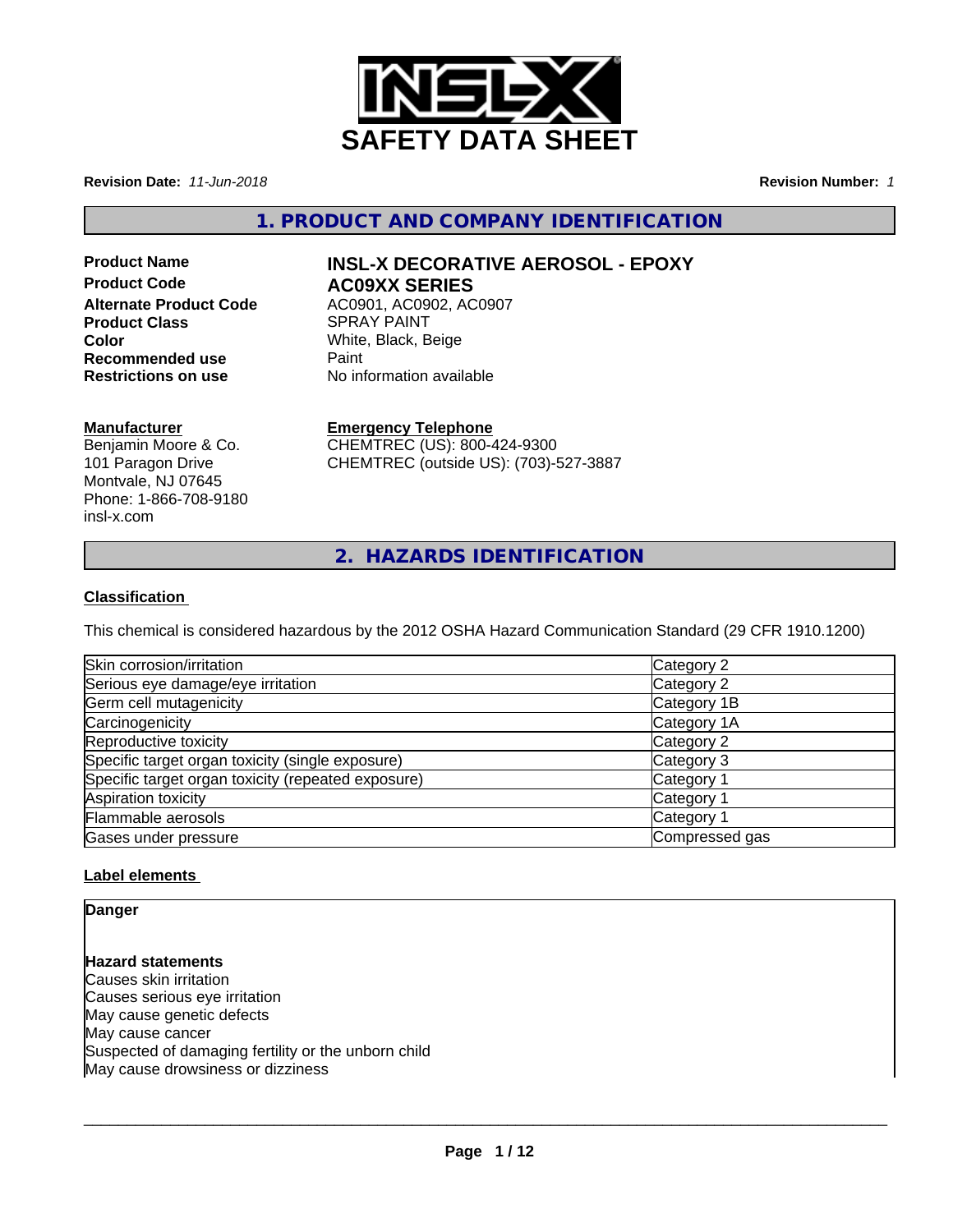Causes damage to organs through prolonged or repeated exposure May be fatal if swallowed and enters airways Extremely flammable aerosol Contains gas under pressure; may explode if heated



**Appearance** liquid **Odor** solvent

### **Precautionary Statements - Prevention**

Obtain special instructions before use Do not handle until all safety precautions have been read and understood Use personal protective equipment as required Wash face, hands and any exposed skin thoroughly after handling Wear eye/face protection Do not breathe dust/fume/gas/mist/vapors/spray Do not eat, drink or smoke when using this product Use only outdoors or in a well-ventilated area Keep away from heat, hot surfaces, sparks, open flames and other ignition sources. No smoking Do not spray on an open flame or other ignition source Pressurized container: Do not pierce or burn, even after use

#### **Precautionary Statements - Response**

IF exposed or concerned: Get medical advice/attention

#### **Eyes**

IF IN EYES: Rinse cautiously with water for several minutes. Remove contact lenses, if present and easy to do. Continue rinsing

If eye irritation persists: Get medical advice/attention

**Skin**

IF ON SKIN: Wash with plenty of soap and water

If skin irritation occurs: Get medical advice/attention

Take off contaminated clothing and wash before reuse

### **Inhalation**

IF INHALED: Remove victim to fresh air and keep at rest in a position comfortable for breathing **Ingestion**

IF SWALLOWED: Immediately call a POISON CENTER or doctor/physician Do NOT induce vomiting

### **Precautionary Statements - Storage**

Store locked up Store in a well-ventilated place. Keep container tightly closed Protect from sunlight. Do not expose to temperatures exceeding 50 °C/122 °F

### **Precautionary Statements - Disposal**

Dispose of contents/container to an approved waste disposal plant

### **Hazards not otherwise classified (HNOC)**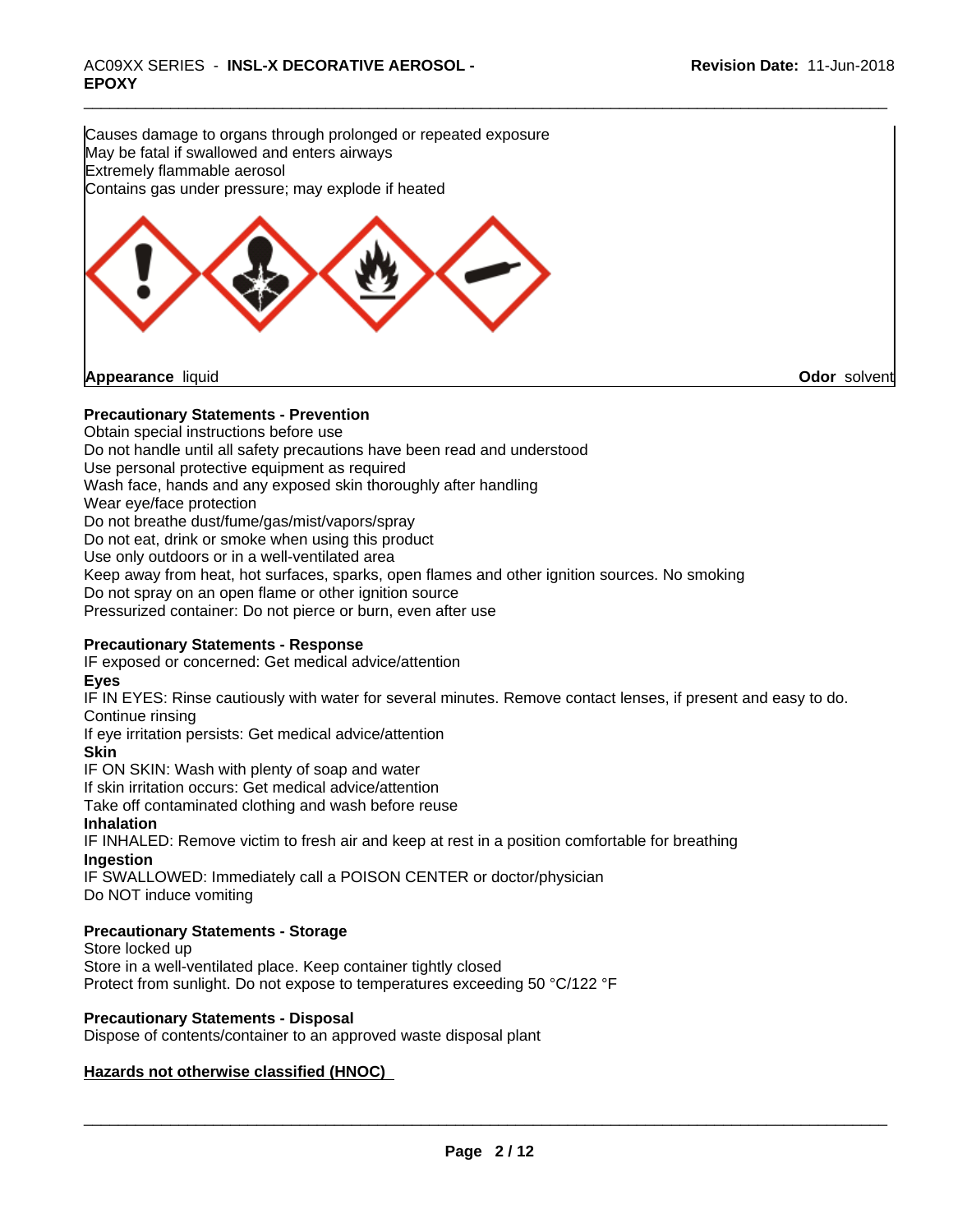Not applicable

#### **Other information**

No information available

# **3. COMPOSITION INFORMATION ON COMPONENTS**

| <b>Chemical name</b>                         | CAS No.    | Weight-% |
|----------------------------------------------|------------|----------|
| Acetone                                      | 67-64-1    | 35       |
| Propane                                      | 74-98-6    | 20       |
| Toluene                                      | 108-88-3   | l 5      |
| <b>Butane</b>                                | 106-97-8   |          |
| Titanium dioxide                             | 13463-67-7 | 10       |
| Solvent naphtha, petroleum, medium aliphatic | 64742-88-7 |          |
| VM&P naphtha                                 | 64742-89-8 |          |

# **4. FIRST AID MEASURES**

#### **Description of first aid measures**

| <b>Flammable Properties</b>                      | Vapors may travel considerable distance to a source of                                                                                                                                           |
|--------------------------------------------------|--------------------------------------------------------------------------------------------------------------------------------------------------------------------------------------------------|
|                                                  | 5. FIRE-FIGHTING MEASURES                                                                                                                                                                        |
| <b>Notes To Physician</b>                        | Treat symptomatically.                                                                                                                                                                           |
| <b>Most Important</b><br><b>Symptoms/Effects</b> | No information available.                                                                                                                                                                        |
| <b>Protection Of First-Aiders</b>                | Use personal protective equipment.                                                                                                                                                               |
| Ingestion                                        | Clean mouth with water and afterwards drink plenty of water. Do not induce<br>vomiting without medical advice. Never give anything by mouth to an unconscious<br>person. Consult a physician.    |
| <b>Inhalation</b>                                | Move to fresh air. If symptoms persist, call a physician.<br>If not breathing, give artificial respiration. Call a physician immediately.                                                        |
| <b>Skin Contact</b>                              | Wash off immediately with soap and plenty of water removing all contaminated<br>clothes and shoes. If skin irritation persists, call a physician.                                                |
| <b>Eye Contact</b>                               | Immediately flush with plenty of water. After initial flushing, remove any contact<br>lenses and continue flushing for at least 15 minutes. If eye irritation persists,<br>consult a specialist. |
| <b>General Advice</b>                            | If symptoms persist, call a physician. Show this safety data sheet to the doctor in<br>attendance.                                                                                               |

ignition and flash back. Vapors may cause flash fire.

**Suitable Extinguishing Media** Foam, dry powder or water. Use extinguishing measures that are appropriate to local circumstances and the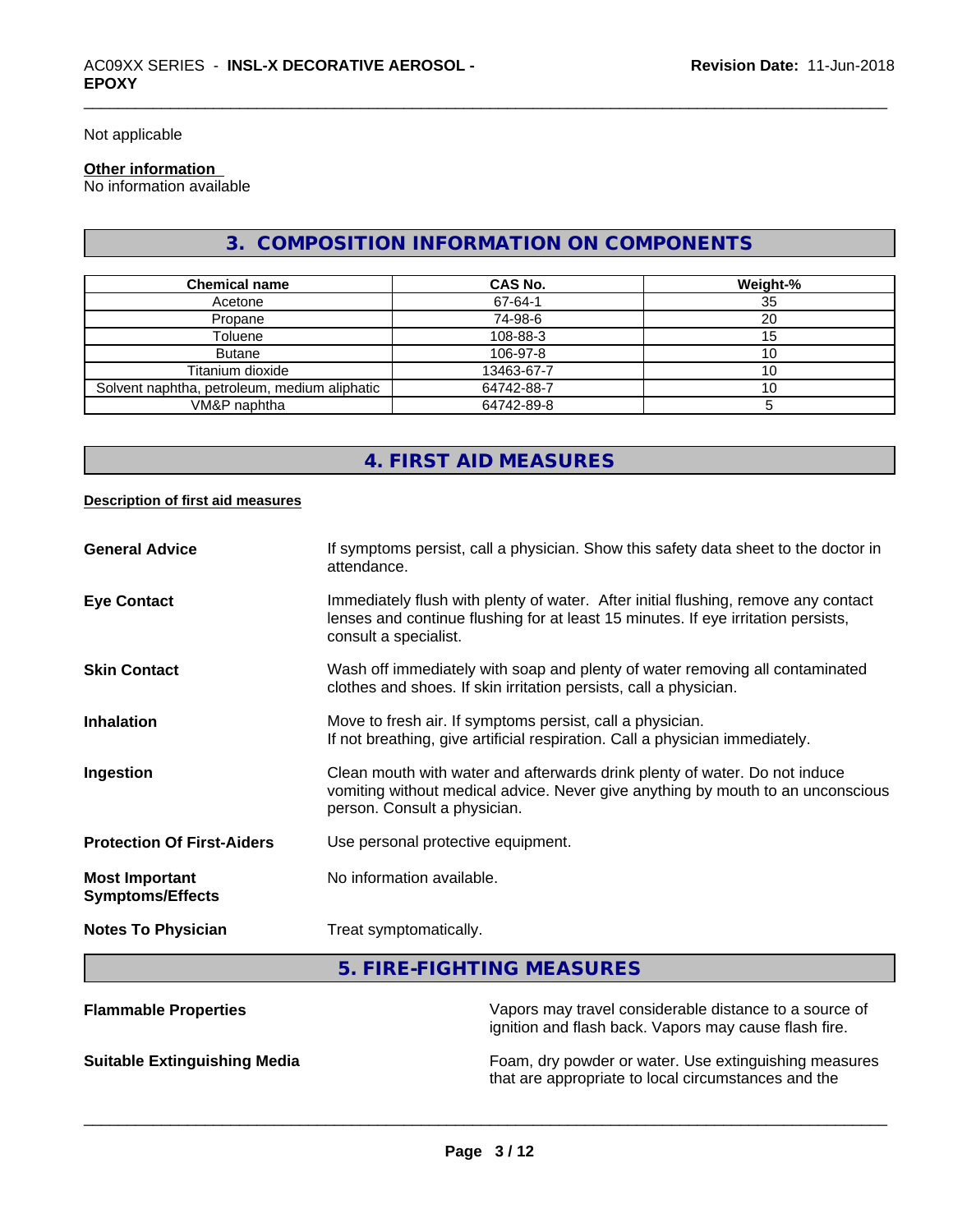|                                                                                  |                 | surrounding environment.                                                                                                                                                                                                                                                                       |                                |  |
|----------------------------------------------------------------------------------|-----------------|------------------------------------------------------------------------------------------------------------------------------------------------------------------------------------------------------------------------------------------------------------------------------------------------|--------------------------------|--|
| <b>Protective Equipment And Precautions For</b><br><b>Firefighters</b>           |                 | As in any fire, wear self-contained breathing apparatus<br>pressure-demand, MSHA/NIOSH (approved or equivalent)<br>and full protective gear.                                                                                                                                                   |                                |  |
| <b>Hazardous combustion products</b>                                             |                 | Burning may result in carbon dioxide, carbon monoxide<br>and other combustion products of varying composition<br>which may be toxic and/or irritating.                                                                                                                                         |                                |  |
| <b>Specific Hazards Arising From The Chemical</b>                                |                 | Flammable. Flash back possible over considerable<br>distance. Keep product and empty container away from<br>heat and sources of ignition. Closed containers may<br>rupture if exposed to fire or extreme heat. Thermal<br>decomposition can lead to release of irritating gases and<br>vapors. |                                |  |
| <b>Sensitivity To Mechanical Impact</b>                                          |                 | No                                                                                                                                                                                                                                                                                             |                                |  |
| <b>Sensitivity To Static Discharge</b>                                           |                 | Yes                                                                                                                                                                                                                                                                                            |                                |  |
| <b>Flash Point Data</b><br>Flash Point (°F)<br>Flash Point (°C)<br><b>Method</b> |                 | $-139$<br>$-95$<br><b>PMCC</b>                                                                                                                                                                                                                                                                 |                                |  |
| <b>Flammability Limits In Air</b>                                                |                 |                                                                                                                                                                                                                                                                                                |                                |  |
| Lower flammability limit:<br><b>Upper flammability limit:</b>                    |                 | Not available<br>Not available                                                                                                                                                                                                                                                                 |                                |  |
| Health: 2<br><b>NFPA</b>                                                         | Flammability: 4 | <b>Instability: 0</b>                                                                                                                                                                                                                                                                          | <b>Special: Not Applicable</b> |  |
| <b>NFPA Legend</b><br>0 - Not Hazardous<br>1 - Slightly<br>2 Moderate            |                 |                                                                                                                                                                                                                                                                                                |                                |  |

2 - Moderate

3 - High

4 - Severe

*The ratings assigned are only suggested ratings, the contractor/employer has ultimate responsibilities for NFPA ratings where this system is used.*

*Additional information regarding the NFPA rating system is available from the National Fire Protection Agency (NFPA) at www.nfpa.org.*

# **6. ACCIDENTAL RELEASE MEASURES**

| <b>Personal Precautions</b> | Remove all sources of ignition. Take precautions to prevent flashback. Ground<br>and bond all containers and handling equipment. Take precautionary measures<br>against static discharges. Ensure adequate ventilation. Avoid contact with skin,<br>eyes and clothing. Use personal protective equipment. |
|-----------------------------|-----------------------------------------------------------------------------------------------------------------------------------------------------------------------------------------------------------------------------------------------------------------------------------------------------------|
| <b>Other Information</b>    | Prevent further leakage or spillage if safe to do so. Do not allow material to<br>contaminate ground water system. Prevent product from entering drains. Do not<br>flush into surface water or sanitary sewer system. Local authorities should be                                                         |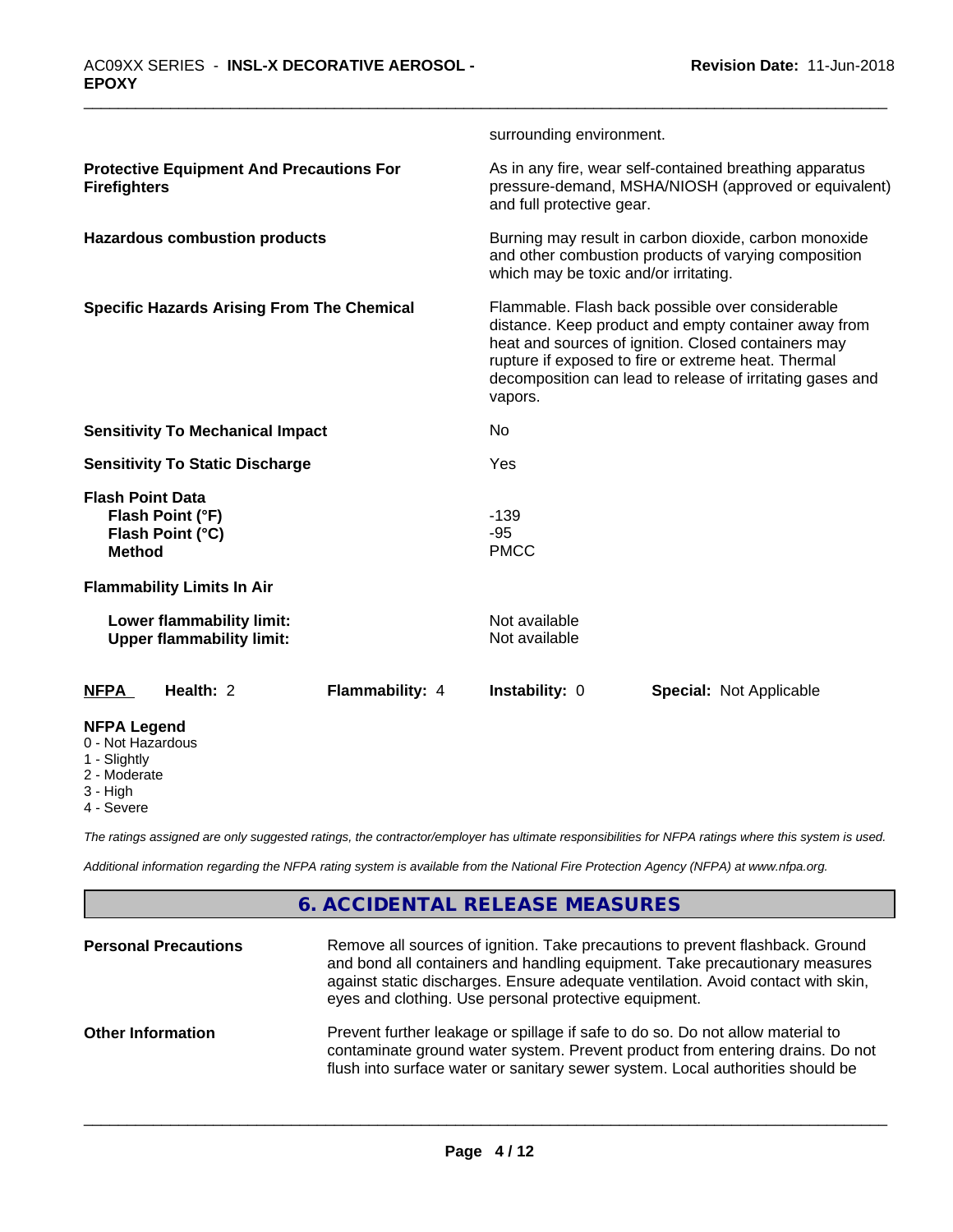|                                  | advised if significant spillages cannot be contained.                                                                                                                                                                                                                                                                                                                                                                                          |  |  |
|----------------------------------|------------------------------------------------------------------------------------------------------------------------------------------------------------------------------------------------------------------------------------------------------------------------------------------------------------------------------------------------------------------------------------------------------------------------------------------------|--|--|
| <b>Environmental precautions</b> | See Section 12 for additional Ecological Information.                                                                                                                                                                                                                                                                                                                                                                                          |  |  |
| <b>Methods for Cleaning Up</b>   | Dam up. Soak up with inert absorbent material. Use a non-sparking or explosion<br>proof means to transfer material to a sealed, appropriate container for disposal.<br>Clean contaminated surface thoroughly.                                                                                                                                                                                                                                  |  |  |
|                                  | 7. HANDLING AND STORAGE                                                                                                                                                                                                                                                                                                                                                                                                                        |  |  |
| <b>Handling</b>                  | Avoid contact with skin, eyes and clothing. Wear personal protective equipment.<br>Do not breathe vapors or spray mist. Use only in ventilated areas. Prevent vapor<br>build-up by providing adequate ventilation during and after use.                                                                                                                                                                                                        |  |  |
|                                  | Take precautionary measures against static discharges. To avoid ignition of<br>vapors by static electricity discharge, all metal parts of the equipment must be<br>grounded. Keep away from heat, sparks and flame. Do not smoke. Extinguish all<br>flames and pilot lights, and turn off stoves, heaters, electric motors and other<br>sources of ignition during use and until all vapors are gone. Ignition and/or flash<br>back may occur. |  |  |
| <b>Storage</b>                   | Keep containers tightly closed in a dry, cool and well-ventilated place. Keep away<br>from heat. Keep away from open flames, hot surfaces and sources of ignition.<br>Keep in properly labeled containers. Keep out of the reach of children.                                                                                                                                                                                                  |  |  |
| <b>Incompatible Materials</b>    | Incompatible with strong acids and bases and strong oxidizing agents.                                                                                                                                                                                                                                                                                                                                                                          |  |  |
|                                  | Technical measures/Precautions Ensure adequate ventilation. Use only where airflow will keep vapors from building<br>up in or near the work area in adjoining rooms. Comply with all national, state, and<br>local codes pertaining to the storage, handling, dispensing and disposal of<br>flammable liquids.                                                                                                                                 |  |  |
|                                  | Dissipate static electricity during transfer by grounding and bonding containers<br>and equipment before transferring material. All equipment should be non-sparking<br>and explosion proof. Use explosion proof electrical equipment for ventilation,<br>lighting and material handling.                                                                                                                                                      |  |  |

# **8. EXPOSURE CONTROLS/PERSONAL PROTECTION**

### **Exposure Limits**

| <b>Chemical name</b> | <b>ACGIH TLV</b>         | <b>OSHA PEL</b>              |
|----------------------|--------------------------|------------------------------|
| Acetone              | 250 ppm - TWA            | 1000 ppm - TWA               |
|                      | 500 ppm - STEL           | 2400 mg/m <sup>3</sup> - TWA |
| Propane              | $\overline{\phantom{0}}$ | 1000 ppm - TWA               |
|                      |                          | 1800 mg/m <sup>3</sup> - TWA |
| Toluene              | 20 ppm - TWA             | 200 ppm - TWA                |
|                      |                          | 300 ppm - Ceiling            |
| <b>Butane</b>        | $1000$ ppm $-$ STEL      | N/E                          |
| Titanium dioxide     | 10 mg/m $3$ - TWA        | $15 \text{ mg/m}^3$ - TWA    |

#### **Legend**

ACGIH - American Conference of Governmental Industrial Hygienists Exposure Limits

OSHA - Occupational Safety & Health Administration Exposure Limits

N/E - Not Established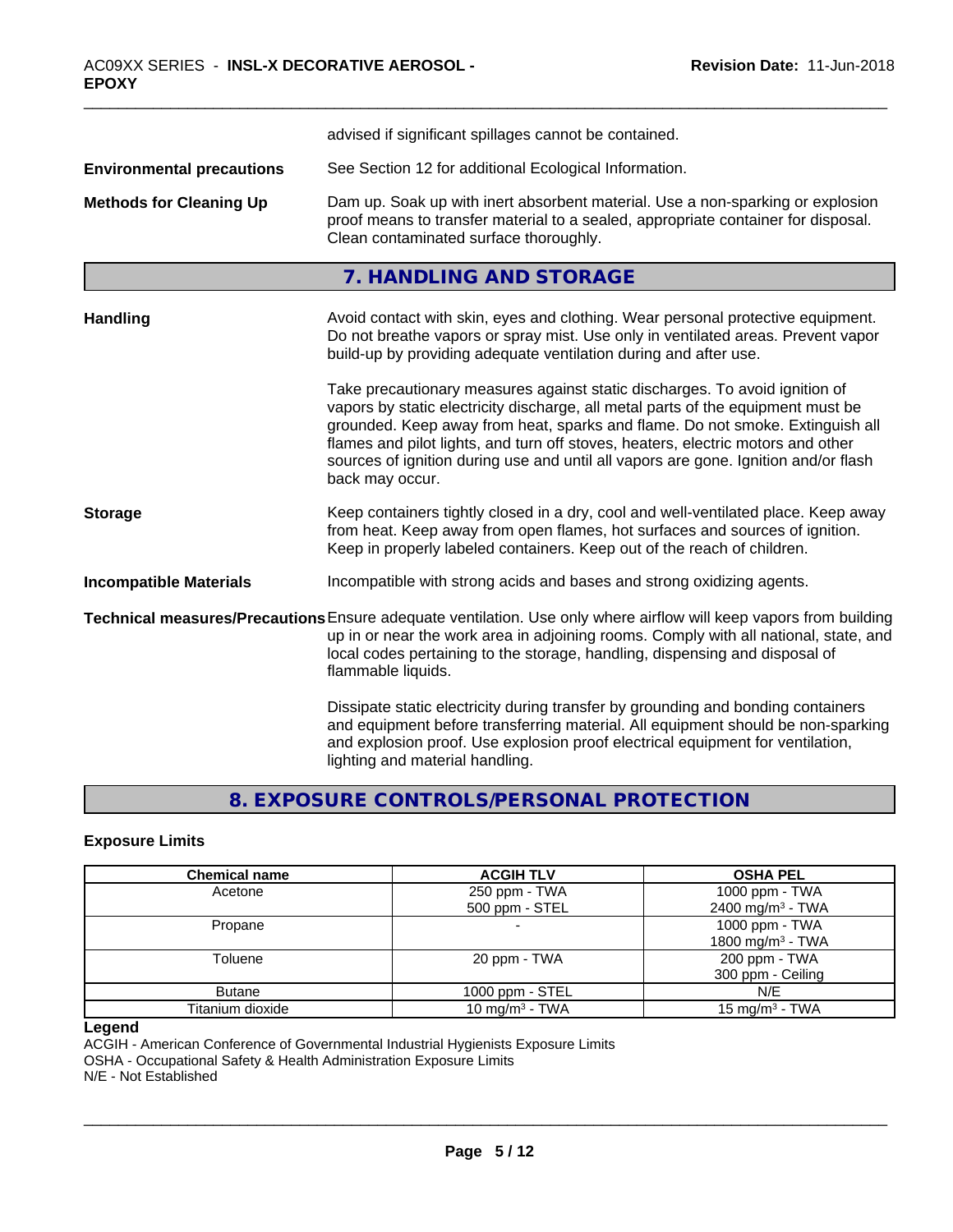#### **Appropriate engineering controls**

| <b>Engineering Measures</b>          | Ensure adequate ventilation, especially in confined areas.                                                                                                                                                                                                                                                                                                          |
|--------------------------------------|---------------------------------------------------------------------------------------------------------------------------------------------------------------------------------------------------------------------------------------------------------------------------------------------------------------------------------------------------------------------|
| <b>Personal Protective Equipment</b> |                                                                                                                                                                                                                                                                                                                                                                     |
| <b>Eye/Face Protection</b>           | Safety glasses with side-shields. If splashes are likely to occur, wear:. Tightly<br>fitting safety goggles.                                                                                                                                                                                                                                                        |
| <b>Skin Protection</b>               | Long sleeved clothing. Protective gloves.                                                                                                                                                                                                                                                                                                                           |
| <b>Respiratory Protection</b>        | Use only with adequate ventilation. In operations where exposure limits are<br>exceeded, use a NIOSH approved respirator that has been selected by a<br>technically qualified person for the specific work conditions. When spraying the<br>product or applying in confined areas, wear a NIOSH approved respirator<br>specified for paint spray or organic vapors. |
| <b>Hygiene Measures</b>              | Avoid contact with skin, eyes and clothing. Remove and wash contaminated<br>clothing before re-use. Wash thoroughly after handling.                                                                                                                                                                                                                                 |

# **9. PHYSICAL AND CHEMICAL PROPERTIES**

**Appearance** liquid **Odor** solvent **Odor Threshold No information available No information available Density (lbs/gal)** 6.3 - 6.6 **Specific Gravity** 0.75 - 0.80 **pH** No information available **Viscosity (cps)** No information available **Solubility(ies)** Insoluble **Water solubility Water solubility Water solubility Water solubility Water No** information available **Evaporation Rate No information available No information available Vapor pressure @20 °C (kPa)** No information available **Vapor density No information available No information available Wt. % Solids** 10 - 20<br> **Vol. % Solids** 5 - 15 **Vol. % Solids** 5 - 15 **Wt. % Volatiles Vol. % Volatiles** 85 - 95 **VOC** Regulatory Limit (g/L) Refer to product label **Boiling Point (°F)** -20 **Boiling Point (°C)** -29<br> **Preezing Point (°F)** -29<br>
No **Freezing Point (°C)** The Company of the Monometer of Noinformation available **Flash Point (°F)** -139 **Flash Point (°C)** -95 **Method** PMCC **Flammability (solid, gas)**<br> **Commability limit:**<br>
Unity and the Montenation available **Upper flammability limit:**<br> **Lower flammability limit:** No information available<br>
No information available **Lower flammability limit: Autoignition Temperature (°F)**<br> **Autoignition Temperature (°C)** No information available **Autoignition Temperature (°C) Decomposition Temperature (°F)** No information available **Decomposition Temperature (°C)** No information available

**Freezing Point (°F)** No information available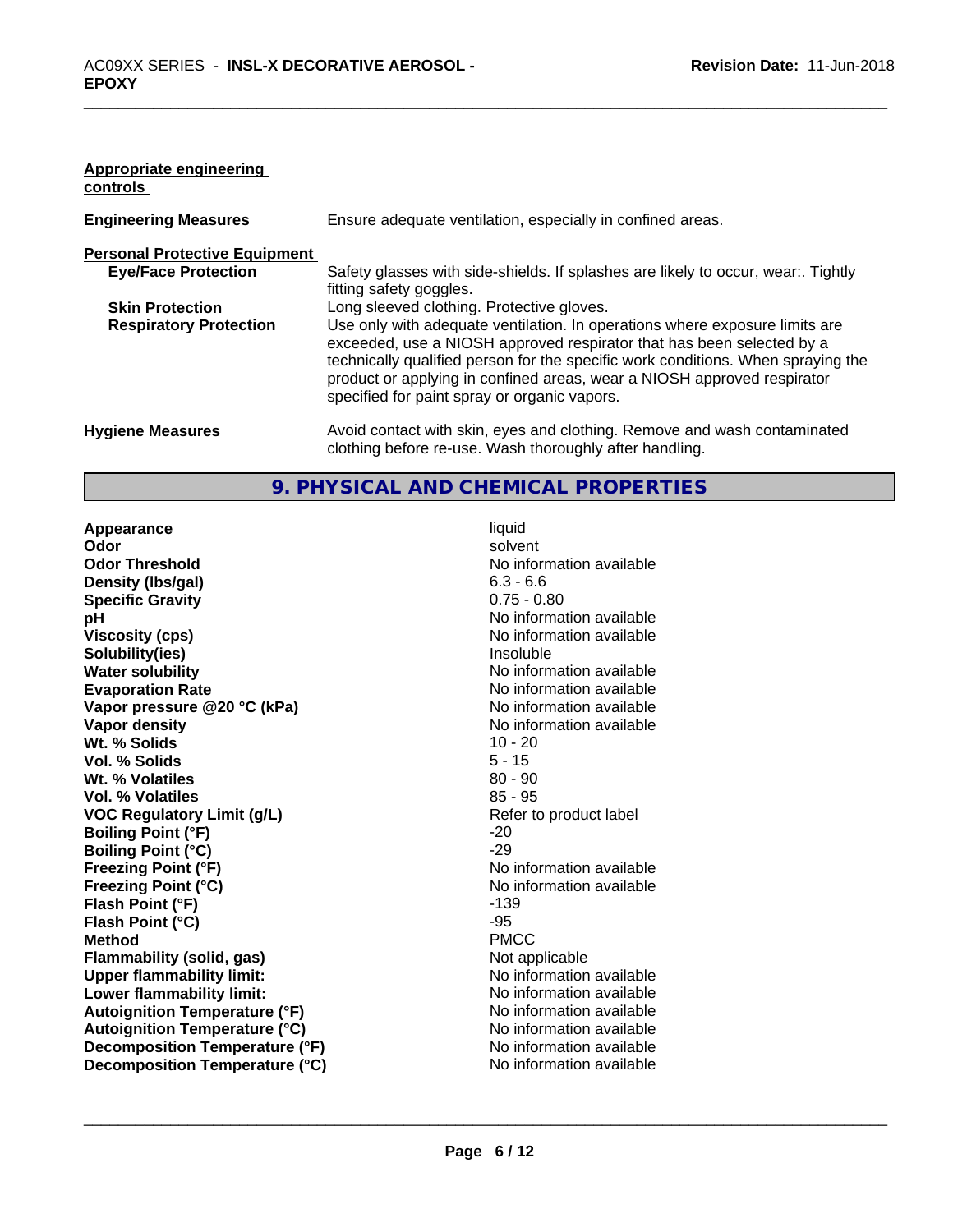**Partition coefficient**No information available

| <b>10. STABILITY AND REACTIVITY</b>      |                                                                                                                                                                                                               |                                                                                                                           |  |
|------------------------------------------|---------------------------------------------------------------------------------------------------------------------------------------------------------------------------------------------------------------|---------------------------------------------------------------------------------------------------------------------------|--|
| <b>Reactivity</b>                        |                                                                                                                                                                                                               | No data available                                                                                                         |  |
| <b>Chemical Stability</b>                |                                                                                                                                                                                                               | Stable under normal conditions. Hazardous polymerisation<br>does not occur.                                               |  |
| <b>Conditions to avoid</b>               |                                                                                                                                                                                                               | Keep away from open flames, hot surfaces, static<br>electricity and sources of ignition. Sparks. Elevated<br>temperature. |  |
| <b>Incompatible Materials</b>            |                                                                                                                                                                                                               | Incompatible with strong acids and bases and strong<br>oxidizing agents.                                                  |  |
| <b>Hazardous Decomposition Products</b>  |                                                                                                                                                                                                               | Thermal decomposition can lead to release of irritating<br>gases and vapors.                                              |  |
| Possibility of hazardous reactions       |                                                                                                                                                                                                               | None under normal conditions of use.                                                                                      |  |
|                                          |                                                                                                                                                                                                               | 11. TOXICOLOGICAL INFORMATION                                                                                             |  |
| <b>Product Information</b>               |                                                                                                                                                                                                               |                                                                                                                           |  |
| Information on likely routes of exposure |                                                                                                                                                                                                               |                                                                                                                           |  |
| <b>Principal Routes of Exposure</b>      |                                                                                                                                                                                                               | Eye contact, skin contact and inhalation.                                                                                 |  |
| <b>Acute Toxicity</b>                    |                                                                                                                                                                                                               |                                                                                                                           |  |
| <b>Product Information</b>               | Repeated or prolonged exposure to organic solvents may lead to permanent brain<br>and nervous system damage. Intentional misuse by deliberately concentrating and<br>inhaling vapors may be harmful or fatal. |                                                                                                                           |  |

#### **Symptoms related to the physical,chemical and toxicological characteristics**

| No information available<br><b>Symptoms</b>                                                                  |                                                                                                                                                                                                                                                     |
|--------------------------------------------------------------------------------------------------------------|-----------------------------------------------------------------------------------------------------------------------------------------------------------------------------------------------------------------------------------------------------|
|                                                                                                              | Delayed and immediate effects as well as chronic effects from short and long-term exposure                                                                                                                                                          |
| Eye contact                                                                                                  | Causes serious eye irritation. May cause redness, itching, and pain.                                                                                                                                                                                |
| <b>Skin contact</b>                                                                                          | May cause skin irritation and/or dermatitis. Prolonged skin contact may defat the<br>skin and produce dermatitis.                                                                                                                                   |
| Ingestion<br>death.                                                                                          | Harmful if swallowed. Ingestion may cause irritation to mucous membranes. Small<br>amounts of this product aspirated into the respiratory system during ingestion or<br>vomiting may cause mild to severe pulmonary injury, possibly progressing to |
| <b>Inhalation</b>                                                                                            | Harmful by inhalation. High vapor / aerosol concentrations are irritating to the<br>eyes, nose, throat and lungs and may cause headaches, dizziness, drowsiness,<br>unconsciousness, and other central nervous system effects.                      |
| No information available<br><b>Sensitization</b><br>No information available.<br><b>Neurological Effects</b> |                                                                                                                                                                                                                                                     |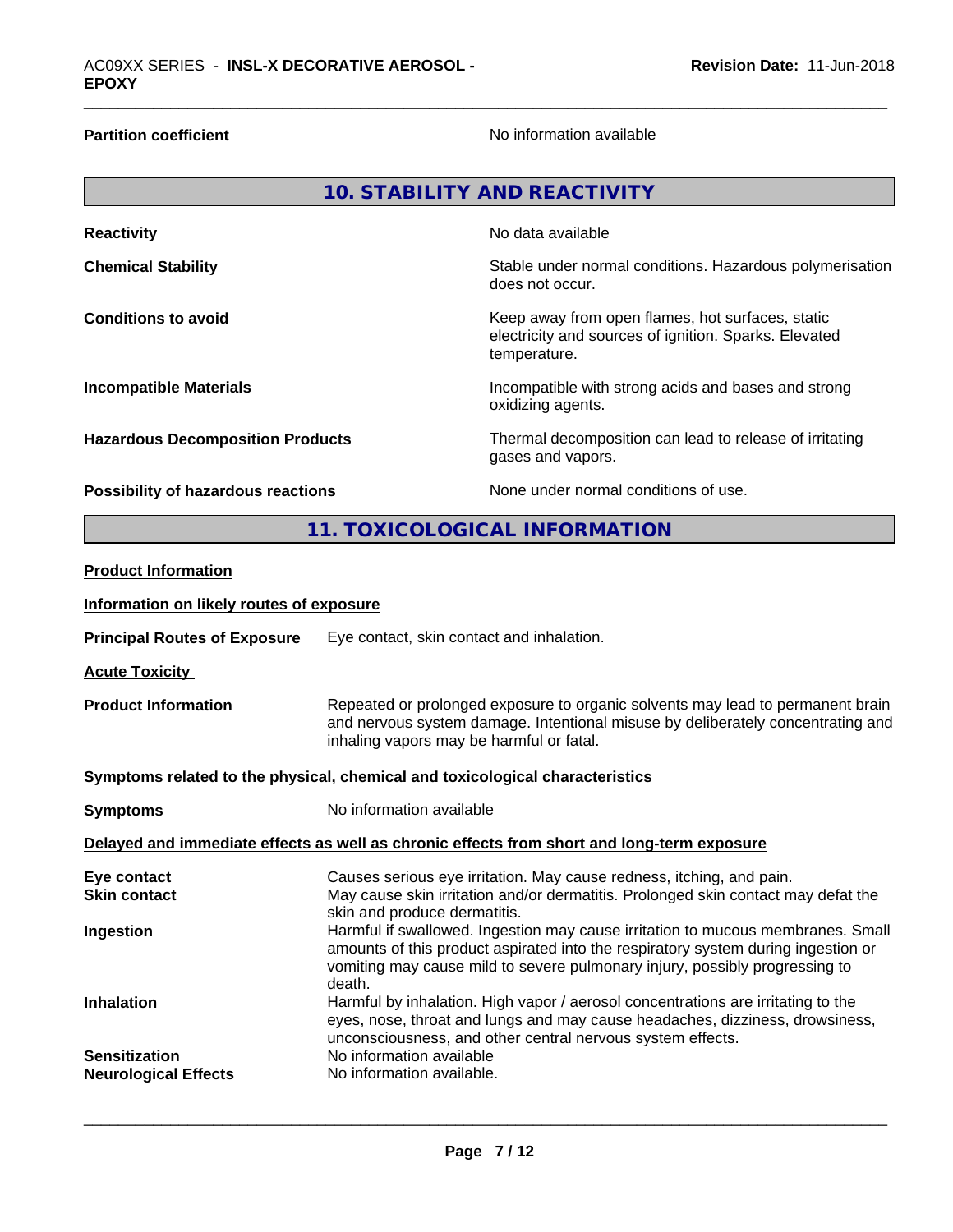| <b>Mutagenic Effects</b>        | No information available.                                                                                                                                                                                                        |
|---------------------------------|----------------------------------------------------------------------------------------------------------------------------------------------------------------------------------------------------------------------------------|
| <b>Reproductive Effects</b>     | Possible risk of impaired fertility. Possible risk of harm to the unborn child.                                                                                                                                                  |
| <b>Developmental Effects</b>    | No information available.                                                                                                                                                                                                        |
| <b>Target organ effects</b>     | No information available.                                                                                                                                                                                                        |
| <b>STOT - repeated exposure</b> | Causes damage to organs through prolonged or repeated exposure if inhaled.<br>May cause disorder and damage to the. liver. kidney. spleen. blood. Central<br>nervous system.                                                     |
| <b>STOT - single exposure</b>   | May cause disorder and damage to the. Respiratory system. Central nervous<br>system.                                                                                                                                             |
| Other adverse effects           | No information available.                                                                                                                                                                                                        |
| <b>Aspiration Hazard</b>        | May be harmful if swallowed and enters airways. Small amounts of this product<br>aspirated into the respiratory system during ingestion or vomiting may cause mild<br>to severe pulmonary injury, possibly progressing to death. |

#### **Numerical measures of toxicity**

**The following values are calculated based on chapter 3.1 of the GHS document**

| ATEmix (oral)                    | 8487 mg/ka |
|----------------------------------|------------|
| <b>ATEmix (dermal)</b>           | 7065 mg/kg |
| ATEmix (inhalation-dust/mist)    | 332.8 mg/L |
| <b>ATEmix (inhalation-vapor)</b> | 106 ma/L   |

#### **Acute Toxicity Component Information**

Acetone LD50 Oral: 5800 mg/kg (Rat) **Toluene** LD50 Oral: 636 mg/kg (Rat) LD50 Dermal: 14100 µL/kg (Rabbit) LC50 Inhalation (Vapor): 49000 mg/m<sup>3</sup> (Rat, 4 hr.) Titanium dioxide LD50 Oral: > 10000 mg/kg (Rat) Solvent naphtha, petroleum, medium aliphatic LD50 Oral: > 6240 mg/kg (Rat) LD50 Dermal: > 3120 mg/kg (Rabbit) LC50 Inhalation (Vapor): 1400 ppm (Rat, 4 hr.)

#### **Carcinogenicity**

*The information below indicateswhether each agency has listed any ingredient as a carcinogen:.*

| <b>Chemical name</b> | <b>IARC</b>               | <b>NTP</b> | OSHA   |
|----------------------|---------------------------|------------|--------|
|                      | .<br>2B<br>Possible Human |            | Listed |
| Titanium<br>dioxide  | Carcinogen                |            |        |

• Although IARC has classified titanium dioxide as possibly carcinogenic to humans (2B), their summary concludes: "No significant exposure to titanium dioxide is thought to occur during the use of products in which titanium dioxide is bound to other materials, such as paint."

#### **Legend**

IARC - International Agency for Research on Cancer NTP - National Toxicity Program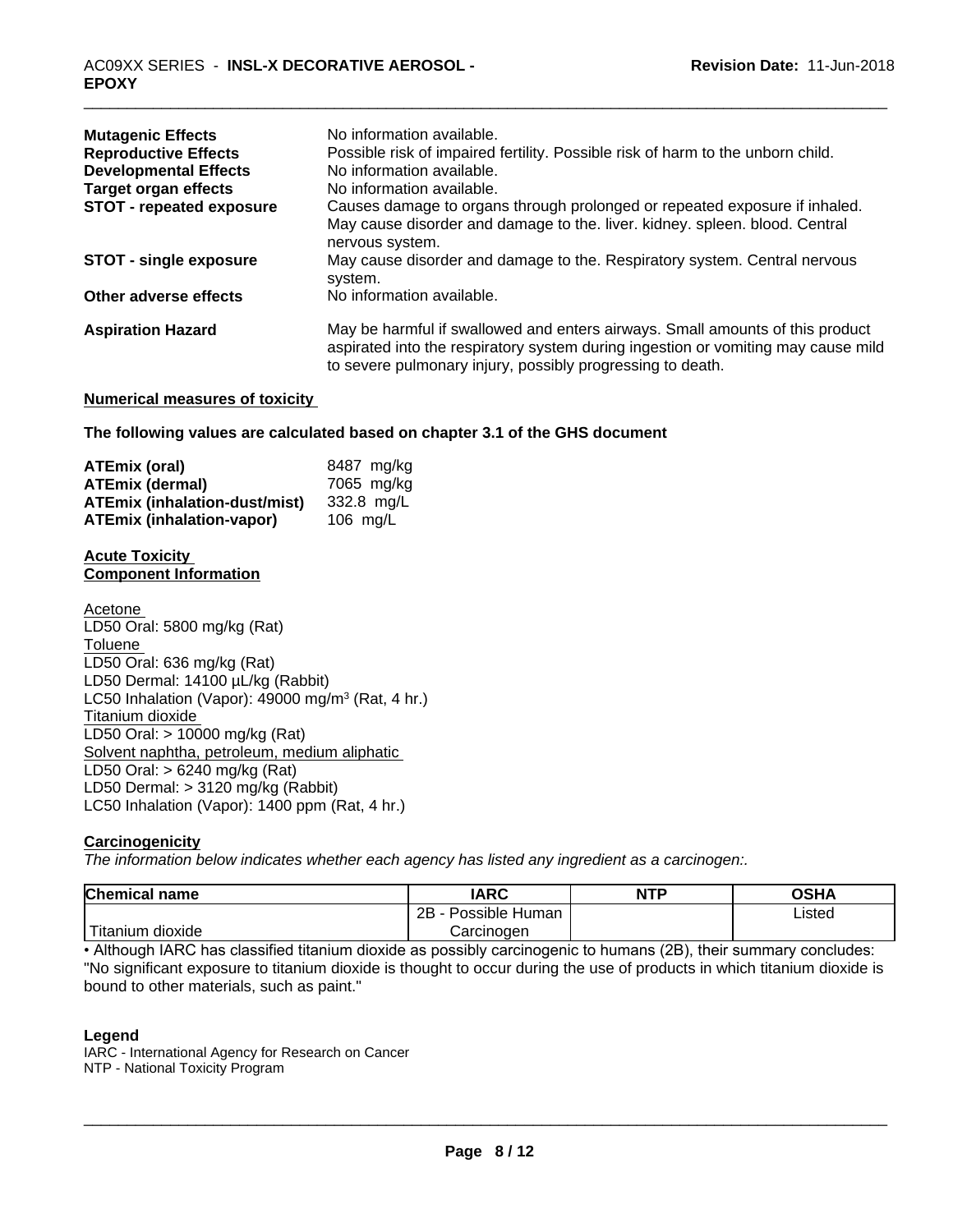OSHA - Occupational Safety & Health Administration

# **12. ECOLOGICAL INFORMATION**

#### **Ecotoxicity Effects**

The environmental impact of this product has not been fully investigated.

#### **Product Information**

#### **Acute Toxicity to Fish** No information available

#### **Acute Toxicity to Aquatic Invertebrates** No information available

**Acute Toxicity to Aquatic Plants** No information available

**Persistence / Degradability** No information available.

# **Bioaccumulation**

No information available.

#### **Mobility in Environmental Media**

No information available.

# **Ozone**

Not applicable

#### **Component Information**

#### **Acute Toxicity to Fish**

Acetone LC50: 8300 (Bluegill - 96 hr.) mg/L Titanium dioxide  $LC50:$  > 1000 mg/L (Fathead Minnow - 96 hr.)

#### **Acute Toxicity to Aquatic Invertebrates**

Acetone EC50: 12600 mg/L (Daphnia magna - 48 hr.)

# **Acute Toxicity to Aquatic Plants**

No information available

# **13. DISPOSAL CONSIDERATIONS**

| Waste Disposal Method | Dispose of in accordance with federal, state, and local regulations. Local    |
|-----------------------|-------------------------------------------------------------------------------|
|                       | requirements may vary, consult your sanitation department or state-designated |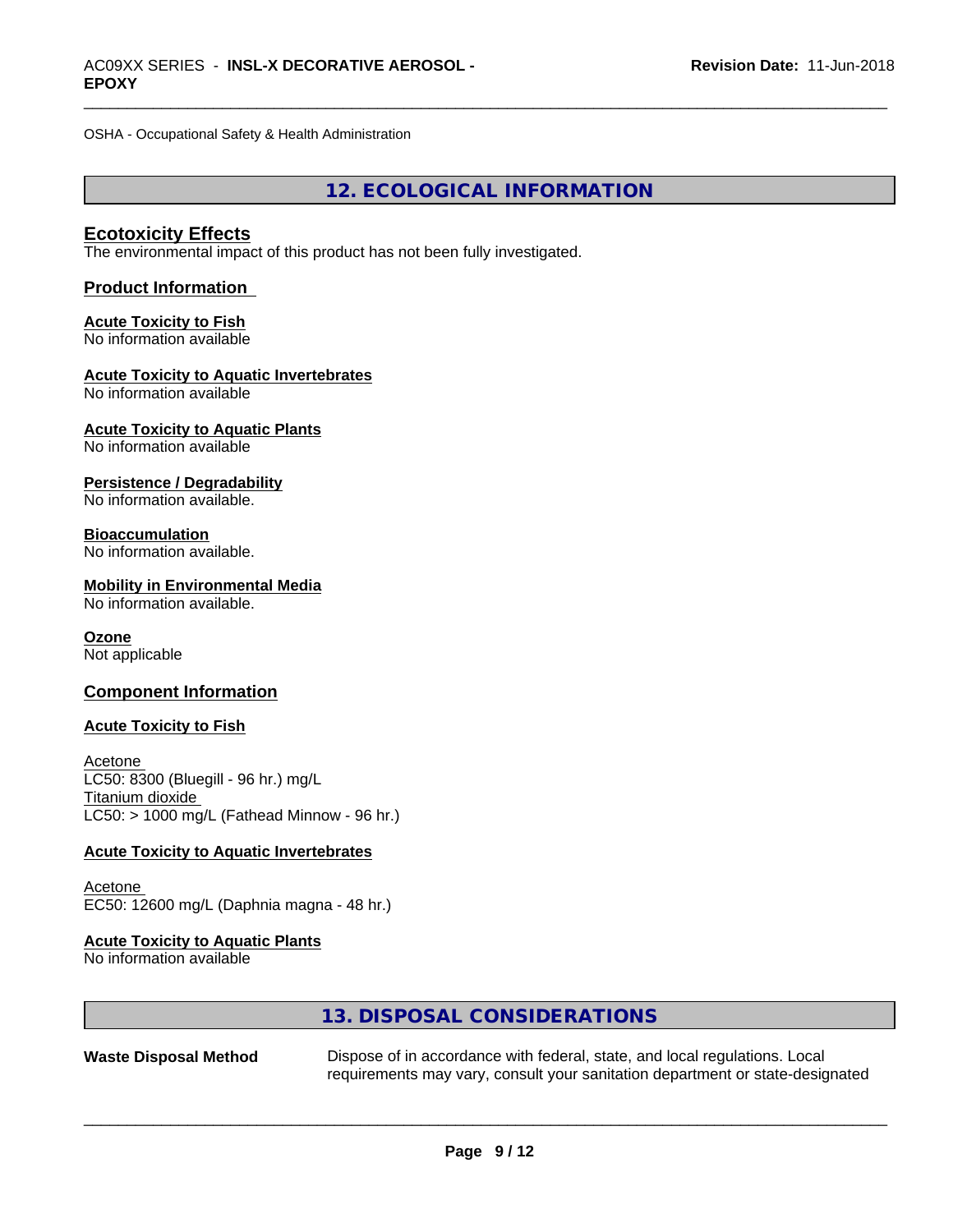| <b>Empty Container Warning</b>                                                                   | environmental protection agency for more disposal options.<br>Emptied containers may retain product residue. Follow label warnings even after<br>container is emptied. Residual vapors may explode on ignition. |
|--------------------------------------------------------------------------------------------------|-----------------------------------------------------------------------------------------------------------------------------------------------------------------------------------------------------------------|
|                                                                                                  |                                                                                                                                                                                                                 |
|                                                                                                  | 14. TRANSPORT INFORMATION                                                                                                                                                                                       |
| <b>DOT</b><br><b>Proper Shipping Name</b><br><b>Hazard class</b><br>UN-No.<br><b>Description</b> | <b>AEROSOLS</b><br>2.1<br>UN1950<br>UN1950, AEROSOLS, 2.1                                                                                                                                                       |
| May be shipped as Limited Quantity (US Ground).                                                  |                                                                                                                                                                                                                 |
| ICAO / IATA                                                                                      | Contact the preparer for further information.                                                                                                                                                                   |
| <b>IMDG/IMO</b>                                                                                  | Contact the preparer for further information.                                                                                                                                                                   |
|                                                                                                  | <b>15. REGULATORY INFORMATION</b>                                                                                                                                                                               |

# **International Inventories**

| <b>TSCA: United States</b> | Yes - All components are listed or exempt. |
|----------------------------|--------------------------------------------|
| <b>DSL: Canada</b>         | No - Not all of the components are listed. |

# **Federal Regulations**

| SARA 311/312 hazardous categorization |     |  |
|---------------------------------------|-----|--|
| Acute health hazard                   | Yes |  |
| Chronic Health Hazard                 | N٥  |  |

| -----------------------           |     |
|-----------------------------------|-----|
| Fire hazard                       | Yes |
| Sudden release of pressure hazard | No. |
| Reactive Hazard                   | No  |
|                                   |     |

#### **SARA 313**

Section 313 of Title III of the Superfund Amendments and Reauthorization Act of 1986 (SARA). This product contains a chemical or chemicals which are subject to the reporting requirements of the Act and Title 40 of the Code of Federal Regulations, Part 372:

| <b>Chemical name</b>                                                                                                    | CAS No.  | Weight-% | <b>CERCLA/SARA 313</b><br>(de minimis concentration) |
|-------------------------------------------------------------------------------------------------------------------------|----------|----------|------------------------------------------------------|
| Toluene                                                                                                                 | 108-88-3 | 15       | 1.0                                                  |
| Clean Air Act, Section 112 Hazardous Air Pollutants (HAPs) (see 40 CFR 61)<br>This product contains the following HAPs: |          |          |                                                      |
| <b>Chemical name</b>                                                                                                    | CAS No.  | Weight-% | <b>Hazardous Air Pollutant</b>                       |
| Toluene                                                                                                                 | 108-88-3 | 15       | (HAP)<br>Listed                                      |
|                                                                                                                         |          |          |                                                      |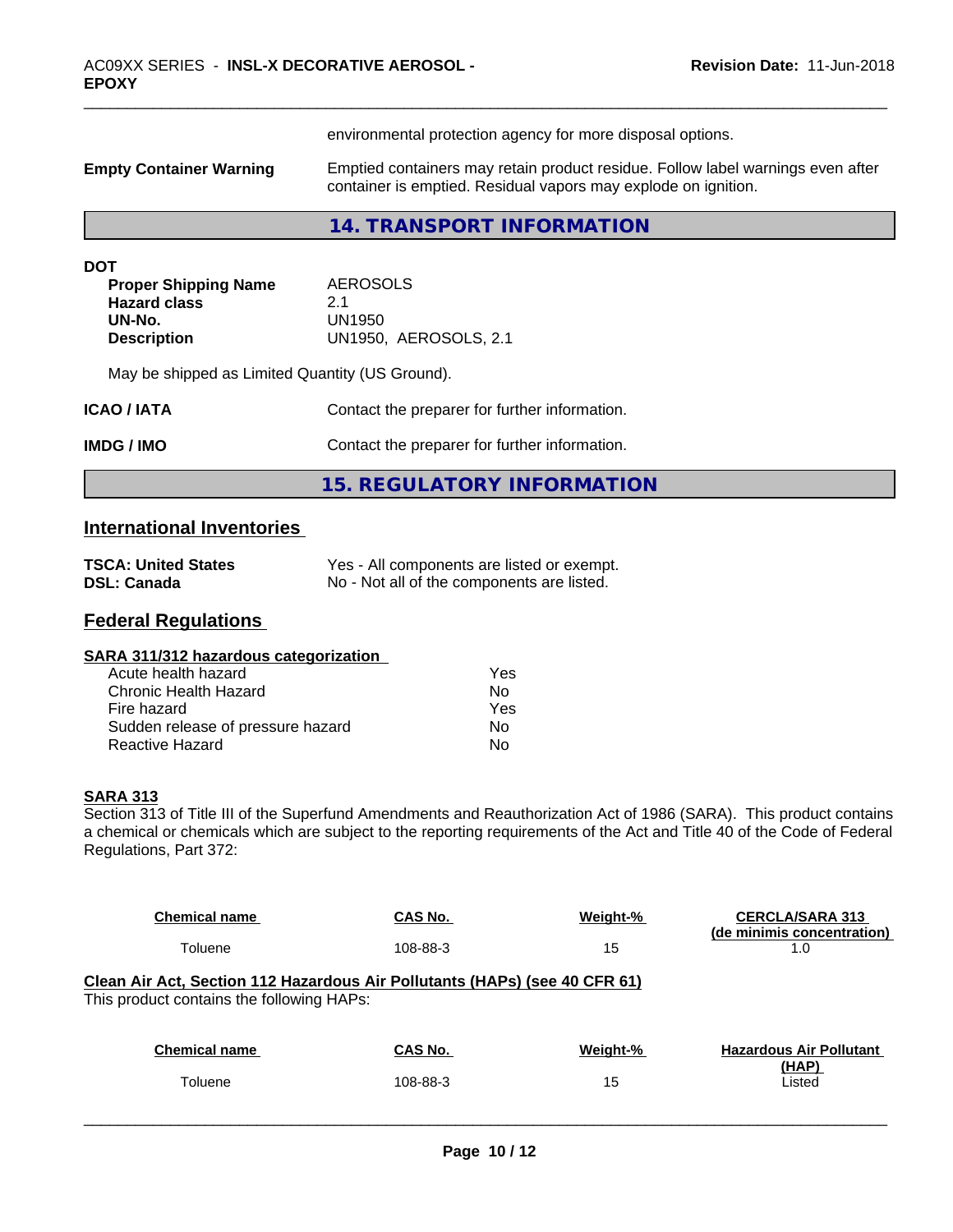# **US State Regulations**

#### **California Proposition 65**

**A** WARNING: Cancer and Reproductive Harm– www.P65warnings.ca.gov

#### **State Right-to-Know**

| <b>Chemical name</b> | <b>Massachusetts</b> | <b>New Jersey</b> | Pennsylvania |
|----------------------|----------------------|-------------------|--------------|
| Acetone              |                      |                   |              |
| Propane              |                      |                   |              |
| Toluene              |                      |                   |              |
| <b>Butane</b>        |                      |                   |              |
| Titanium dioxide     |                      |                   |              |

#### **Legend**

X - Listed

# **16. OTHER INFORMATION**

**HMIS** - **Health:** 2 **Flammability:** 4 **Reactivity:** 0 **PPE:** -

#### **HMIS Legend**

- 0 Minimal Hazard
- 1 Slight Hazard
- 2 Moderate Hazard
- 3 Serious Hazard
- 4 Severe Hazard
- **Chronic Hazard**
- X Consult your supervisor or S.O.P. for "Special" handling instructions.

*Note: The PPE rating has intentionally been left blank. Choose appropriate PPE that will protect employees from the hazards the material will present under the actual normal conditions of use.*

*Caution: HMISÒ ratings are based on a 0-4 rating scale, with 0 representing minimal hazards or risks, and 4 representing significant hazards or risks. Although HMISÒ ratings are not required on MSDSs under 29 CFR 1910.1200, the preparer, has chosen to provide them. HMISÒ ratings are to be used only in conjunction with a fully implemented HMISÒ program by workers who have received appropriate HMISÒ training. HMISÒ is a registered trade and service mark of the NPCA. HMISÒ materials may be purchased exclusively from J. J. Keller (800) 327-6868.*

 **WARNING!** If you scrape, sand, or remove old paint, you may release lead dust. LEAD IS TOXIC. EXPOSURE TO LEAD DUST CAN CAUSE SERIOUS ILLNESS, SUCH AS BRAIN DAMAGE, ESPECIALLY IN CHILDREN. PREGNANT WOMEN SHOULD ALSO AVOID EXPOSURE. Wear a NIOSH approved respirator to control lead exposure. Clean up carefully with a HEPA vacuum and a wet mop. Before you start, find out how to protect yourself and your family by contacting the National Lead Information Hotline at 1-800-424-LEAD or log on to www.epa.gov/lead.

**Prepared By** Product Stewardship Department Benjamin Moore & Co. 101 Paragon Drive Montvale, NJ 07645 800-225-5554